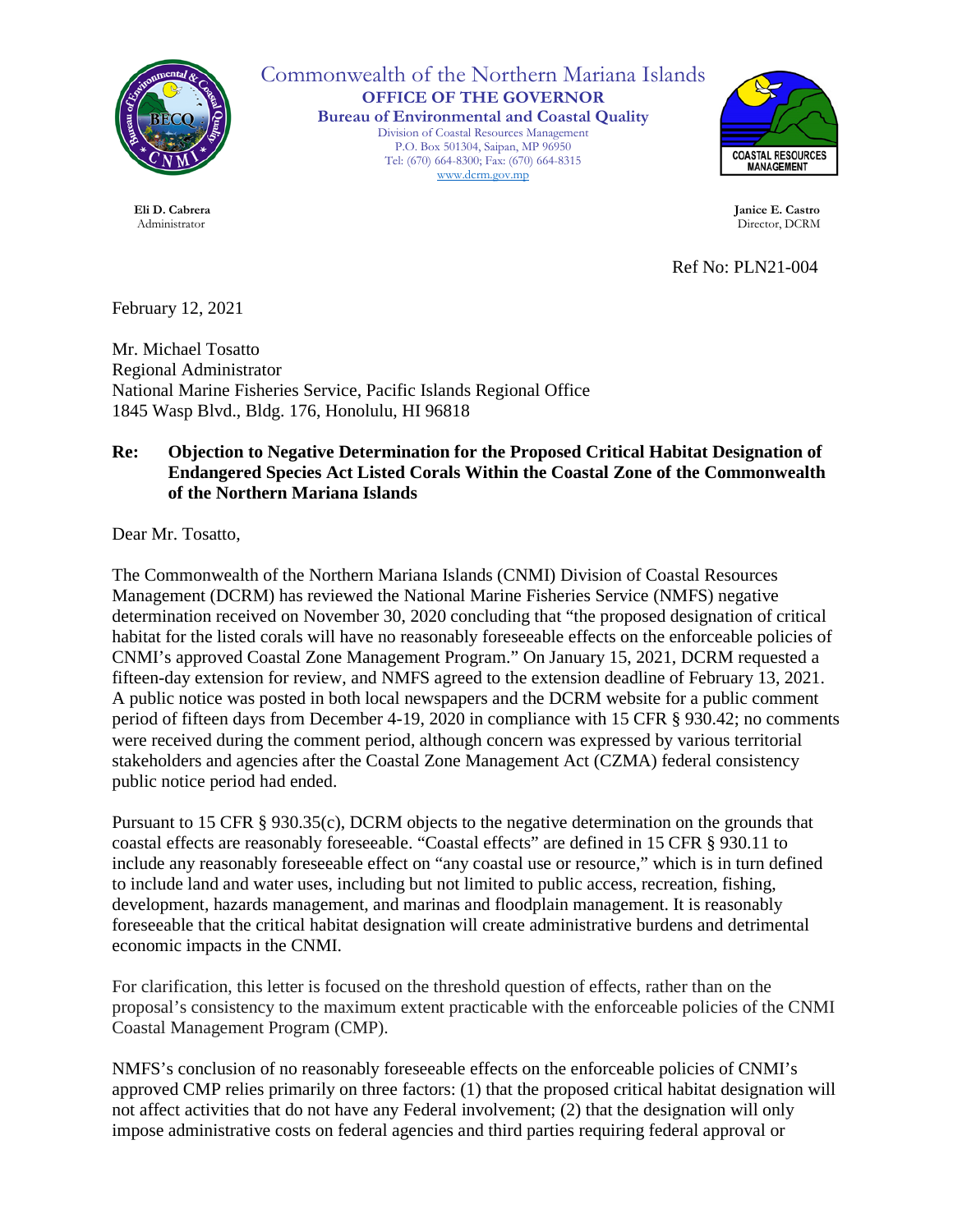funding; and (3) that it will be up to the Federal action agency to first determine whether its proposed action may affect a critical habitat or not, based on details about the project and the action area. For the reasons discussed below, DCRM questions NMFS's reliance on these factors to establish a showing of no reasonably foreseeable effects.

While NMFS is correct that the proposed critical habitat designation will not affect activities that do not have any Federal involvement, the designation of critical habitat will expand the scope of the activities that are required to have Federal involvement. Consultation is currently only required when listed species are present. As a result of the proposed designation, consultation will also be required for any coastal uses in the CNMI that occur within the designated critical habitat boundaries when essential features are present, *even where no listed coral species are now present*, including in-water and coastal construction, dredging and disposal, water quality and discharges, fishery management, military activities, shipwreck removal, scientific research and monitoring, aquaculture, protected area management, beach nourishment, and shoreline protection. DCRM suspects that certain action areas may contain the essential features but not the listed corals, due to the breadth of the critical habitat area to include all waters 0-20m depth around Rota and Tinian as well as all waters 0-40m depth around Saipan and Garapan Bank. NMFS's preamble to the proposed rule acknowledges that the critical habitat designation could have a high-end level of economic impact if "the action areas contain the essential feature but not the listed corals, so formal consultation would be required solely because of critical habitat." 85 Fed. Reg. at 76,283.

In addition, NMFS's negative determination recognizes that "The critical habitat designation would impose additional administrative costs on NMFS, the Federal action agency, *and any third party requiring federal approval or funding*, in the consultation process." In many cases, this will be a local management agency of the CNMI itself. The CNMI currently holds a number of federal permits that may trigger future consultation. For example, CNMI agencies operate facilities under federal National Pollutant Discharge Elimination System (NPDES) permits that discharge wastewater into proposed critical habitat areas. These include the wastewater treatment plant on Managaha Island now managed by the Department of Public Lands (DPL); the Department of Public Works (DPW) permit to discharge stormwater runoff from its municipal storm sewer system; and the Commonwealth Utilities Corporation (CUC) permits for wastewater treatment plants at Agingan and Sadog Tasi. The CNMI Department of Lands and Natural Resources (DLNR) also periodically acquires U.S. Army Corps Nationwide Permits to conduct maintenance dredging in areas such as Sugar Dock and Rota West Harbor. It is unclear to what extent this critical habitat designation would expand the consultation requirement and create more administrative burden and delays for local agencies to further engage in the ESA consultation process.

In other cases, the third party requiring federal approval may be members of the public engaging in coastal uses including recreation, fishing, and development, among other uses. Commercial bottom fishers in the CNMI are required to acquire a permit from NOAA Fisheries, and it is unclear to what extent bottom fishing activities may be subjected to further consultation and how this would impact the CNMI fishing community and their livelihoods. In addition, NMFS also acknowledges that, "State and local governments may be prompted to enact laws or rules to complement the critical habitat designations and benefit the listed corals. Those laws would likely result in additional impacts of the designations." 85 Fed. Reg. at 76,280. CNMI management agencies may need to revise their permitting regulations to ensure compliance by the regulated community with consultation requirements and habitat protections. CNMI permitting and enforcement agencies must often assist members of the regulated community in identifying applicable regulatory requirements and/or identifying potential violations for enforcement, so increased consultation requirements for third parties in the regulated community could also increase the CNMI's administrative burden. The